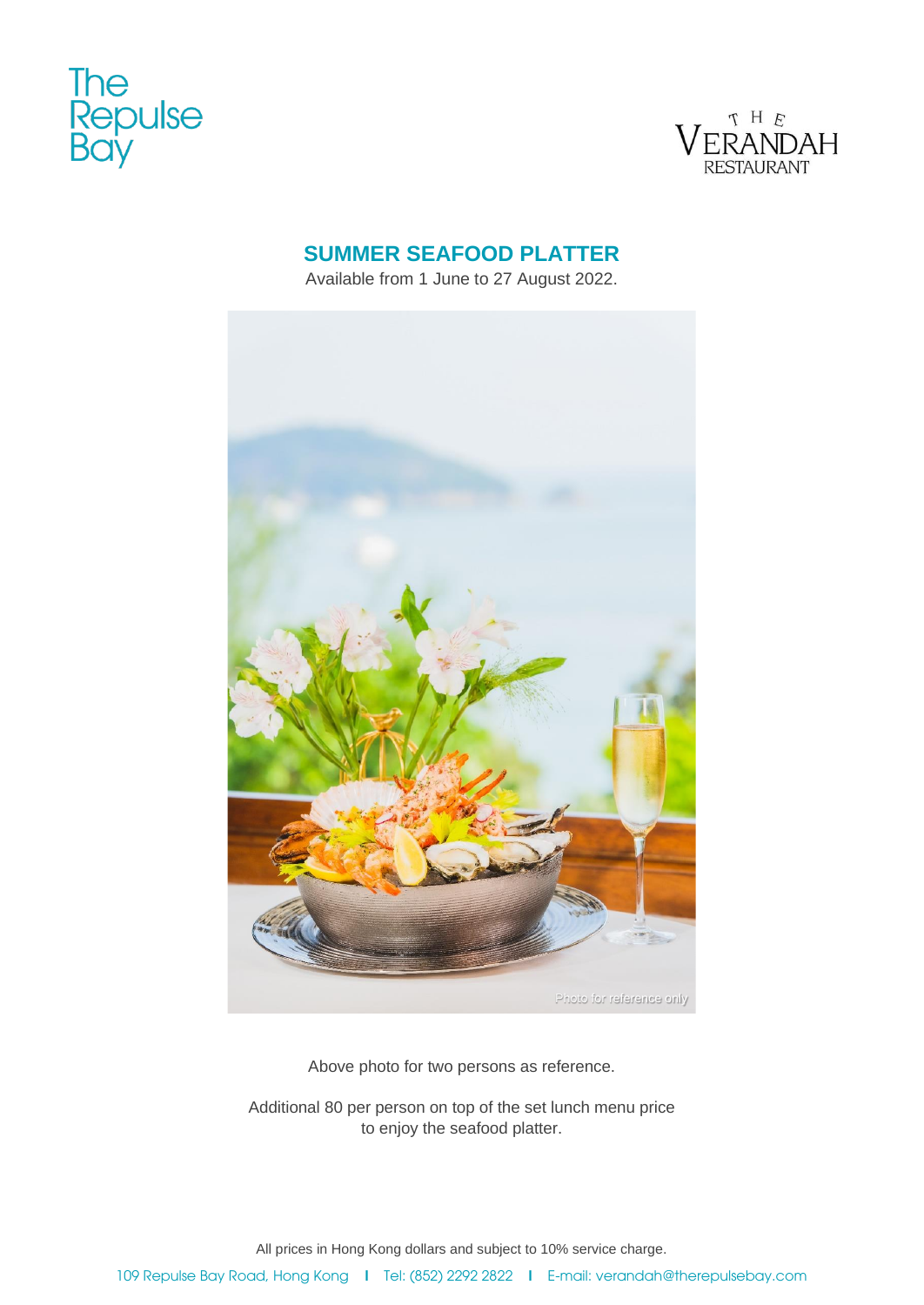



# **SUMMER SET LUNCH MENU**

15 June 2022 to 25 June 2022

### **Appetiser Platter**

Grilled corns and beans salad with pineapple and scallion Heirloom cherry tomato salad with cucumber Mini Croque-Monsieur Smoked salmon with coleslaw salad Caesar salad with traditional condiments Assorted cold cut platter

\* \* \*

**Soup of the day**

\* \* \*

**Braised veal with vegetables in herbed tomato sauce**

creamy cheese potato mousseline

or

**Grilled-stuffed baby squid with garlic-lemon oil** 

homemade squid ink linguine with gremolata

or

**Mediterranean vegetable cannelloni**

creamy spinach and onion confit

or

Chef Recommendation

**Roasted beef tenderloin with pancetta and hazelnut**

grilled green asparagus and potato dauphinoise *additional 108 on top of menu price*

\* \* \*

### **Desserts Platter**

Black forest tart with morello cherry sorbet Lemon crumbles with Chantilly cream Crispy-fried banana with coconut salt caramel Honey ricotta mousse with wild berries and toasted almonds Malted milk crème brûlée Matcha lamington with Adzuki bean mousse

Coffee or tea

**Weekdays**

498 per person

### **Saturdays and public holidays**

538 per person

Please inform our staff if you have any food allergies or intolerances. Menu items are subject to change.

All prices in Hong Kong dollars and subject to 10% service charge.